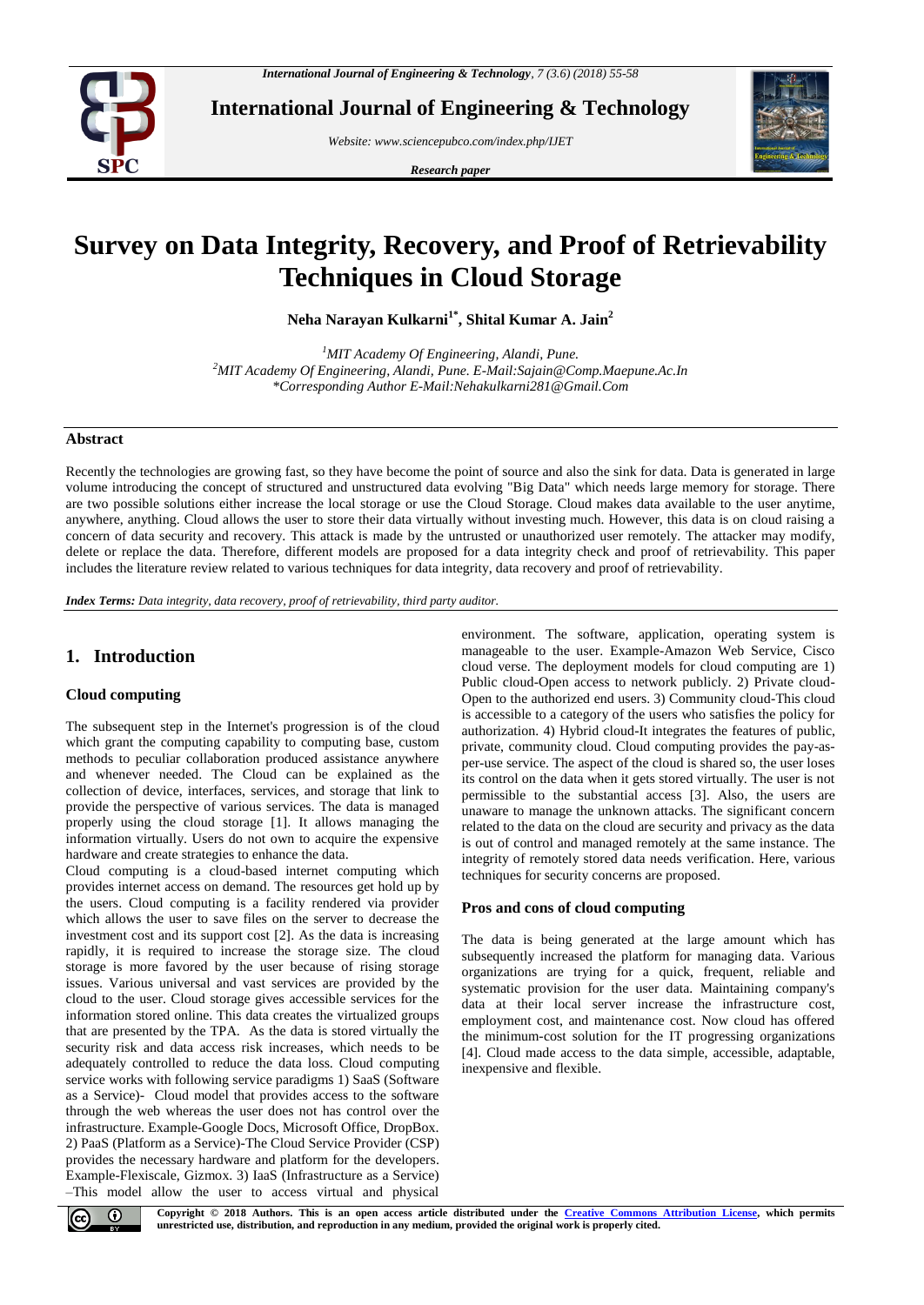- 1. Cost-Cloud storage helps to reduce maintenance charge, security cost, operational price, and licensing cost.
- 2. Time-Cloud makes it possible to access data independently.
- 3. Compatibility- Cloud services are compatible with different operating systems.
- 4. Accessibility-Data is available to all users, and it provides flexibility to work simultaneously with same data.
- 5. Storage-Cloud offers the unlimited storage and networking.

Drawbacks of the cloud computing are as follow

- 1. Unauthorized access- As the data is available to a user at any place the unauthorized user may also access data to corrupt data available.
- 2. Downtime- If the downtime for cloud service increase it incurred the more cost for the users.
- 3. Privacy-Though the service provider provides the security layer it is important to verify the security of data.
- 4. Data Location-Physical location is unknown which reduces the transparency in data access.
- 5. Integrity-Integrity is the primary concern to be taken care of to verify the outsourced file.

## **Data integrity**

The essential parameters considered for checking integrity of the data are validity, consistency and accuracy. The integrity of the stored data can get affected because of malicious attacks or unconsciousness errors of the individual. Going down to the information, utilizing security systems, applying mistake discovery, and amendment programming insufficient for information honesty. Now, accuracy and accessibility of the data turn into a noteworthy inquiry for clients. With a specific end goal to evaluate the test of information trustworthiness monitoring and inspecting, many models and frameworks are launched. CSP must convince the customers about their information which is preserved uninfluenced and remained careful of debasement, alteration or unapproved exposure using some of the existing strategies.

#### **Data recovery**

In prior days electronic information is expanded in enormous sum. This data requires extensive space for the accommodation means to save information. Consequently, the span of Hard Disk broadened to Terabyte[6]. The clients want the cloud to keep the substantial measure of intelligence because of capacity measure issue. The problem is emerged because of information security if there can be an occurrence of cloud harmed or on the other hand that can be degenerate. In this circumstance valuable information may be lost, to stay away from this circumstance there need few systems to provide reinforcement of cached data and recover such information if the condition occurs. There are diverse methods which are known as the data recovery methods. These methods are having numerous dependability and security issues. Moreover, also they are not advantageous and stable. To defeat this downside from the information reinforcement and restoration concerns, it needs a compelling and robust framework.

#### **Proof of retrievability**

Proof of Retrievability is a test reaction verification given to a customer by the prover that the put away record in the cloud is safe and necessary that the client can ultimately recover it. The favorable primary position of Proof of Retrievability over different methods is productivity. The reply can be smaller and utilize little part of file F; the verifier can get the accuracy of the document F. If the file is unrecoverableor not detected it is not useful. Subsequently, Proof of Retrievability is deployed, for the

file designated over a few servers [5]. The record F is put away in various servers in a repetitive frame. There exists multiple evidence of retrievability (POR) assuring storage accuracy with cryptographic means, which come inconsistently with the deduplication innovation. Among competitive cloud suppliers, Amazon S3 and Google drive these days offer unlimited storage nearly to the user. As the number of clients and the volume of generated information keeps on expanding, the clients outsource their information. The clients loan the full control of their data to cloud suppliers and have no way to confirm the integrity of their data; then again, cloud specialist co-ops are offering an exponential storage utilization which turns out hard to control.

# **2. A Historical Perspective for Cloud Computing**

Around fifties, the processing unit was shared by the multiple user which is considered as a leading thought for cloud computing. J.C.R. Licklider imagined a thought that every client will manage the data independently of the place. The book "The Challenge of the Computer Utility" is the first book which has stated the properties of the cloud. The virtual machines were used by the clients in 1970. The concept of the cloud emerged with the further progress [4]. In 2002, Amazon Web Services were in use. In 2009, Google and Web2.0 existed as an important component of this progress. Presently, Google, Microsoft, Amazon are leading providers of cloud service to the user.

## **3. Background Concept**

- a. Data owner: The master of the data is the owner who can be the client or the organization. Data maintenance is the primary service on which the owner depends for support.
- b. Cloud Server: The owner receives the storage service from the server. The cloud server is capable of managing data.
- c. Third party Auditor (TPA): The skillful object possessing means and power to manage the service from the server and request from the client is termed as TPA. The client request TPA to verify the security.
- d. Bilinear Pairing: Let A1, A2 denote cyclic groups of order 'm,' generated by S, where A1 is an additive A2 is a multiplicative group A pairing defined as a map e: A1  $\times$  A1  $\rightarrow$  A2 satisfying the properties below [5]:
	- 1. Bilinearity: for all a, b belongs Z, for all S belongs A1, for all T belongs A1: e (Sa, Tb)  $= e(S, T)ab$
	- 2. Non-degeneracy: e (S, T) not equal one where P, Q belongs A1
- e. Homomorphism: Let A1, A2 denote groups working with (.) and (\*) operators respectively [5]. If f  $(a.b) \rightarrow f(a)*f(b)$  then it is called homomorphism.

## **4. Methods for Checking Data Integrity in the Cloud**

#### **Rivest-shamir-adleman (RSA)**

The author of the paper [6] has discussed the RSA based hash and RSA based tag. The prime numbers are used for operating on the data. It uses KeyGen algorithm, SigGen algorithm, GenProof algorithm, Verify Proof algorithm. RSA algorithm works by partitioning the data into the blocks. These blocks are used as a signed metadata. The proof is generated by the server and evaluated by the TPA.

#### **Message digest 5(MD5)**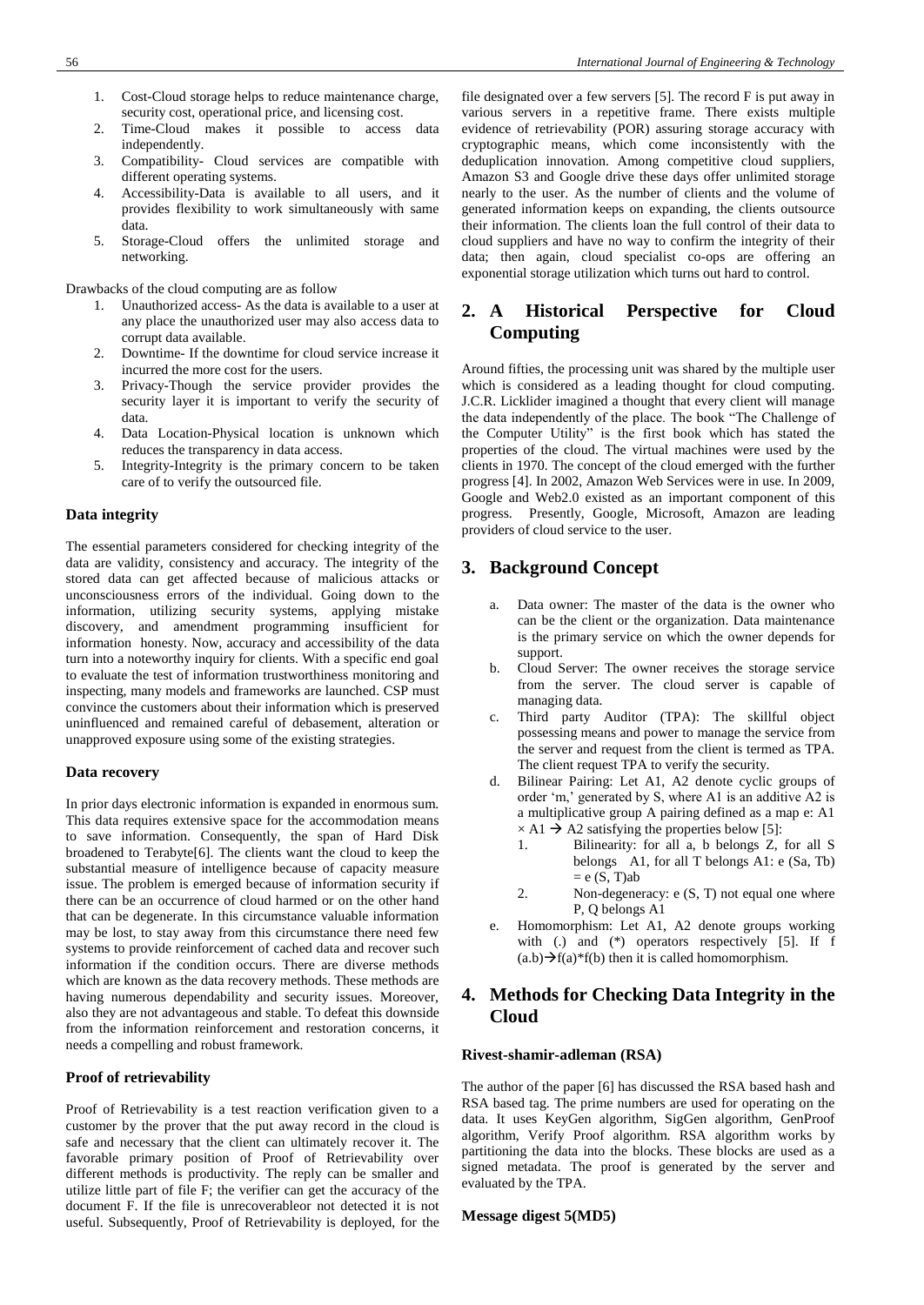The author has also discussed the MD5 algorithm. The file is compacted. The MD5 function produces the message digest when the compacted file is provided as input to the function [6]. The produced output is coded and added to the original file. This appended file is used by MD5 to produce a hash of the file. The comparison of the available record and the generated hash is undertaken. When the hash value match, then the file is correct otherwise file tampers.

#### **Message authentication code(MAC)**

The encryption algorithm MAC gives message authentication to check integrity. MAC accepts various size blocks and a cryptographic key which helps in generating the authenticated code [6]. The owner possesses the secret key and message which is used to verify the integrity.

#### **Encryption algorithm**

An encryption algorithm is designed with the components such as a trusted party, the client and the service provider. The authorized client outsources the data to the cloud. The third party divides the file into the partitions, accepts the request and verifies the integrity [6]. Tags get generated for each segment and compute the hash. When the hash value matches then the file is verified else tampered.

## **Identity-based remote data integrity checking (ID-RDIC)**

This scheme approaches existing complex key management issue which is dependent on public key infrastructure for checking data integrity. The author has proposed the new system using the key homomorphic cryptographic method. The author has contributed to formalize zero-knowledge privacy against TPA. Many constraints and algorithm are used to build the system such as Setup, Extract, TagGen, Challenge, ProofGen, ProofCheck. Param is the standard parameter setting of "pbc" library. Setup and Extract algorithm works very fast, and TagGen is an expensive algorithm. [7] Provides detail study of the technique.

#### **Identity-based cloud data integrity checking(ID-CDIC)**

ID-CDIC addresses the key management issue and complex certificate management. The author proposed the protocol based on RSA signature and supported variable size file block and public auditing. This protocol consists of six algorithms such as private key generator generate RSA module using Setup. Extract compiles secret key using user identity and the master key. TagGen stores file to cloud with various parameters signature, signing key, public key, blocks, and tags. Challenge sends a challenge to cloud from TPA, then ProofGen generates proof and sends it to the TPA. ProofCheck executes and checks whether the proof matches or not. This system is verified using variable block size. [8] Provides descriptive for ID-CDIC.

## **Identity-based distributed provable data possession (ID-DPDP)**

ID-DPDP verifies the data integrity externally for the whole data. This protocol eliminated the complex certificate management and supported multi-cloud scenario. The implementation results showed that it improves the soundness of PDP as it adds security to the PDP. It uses BLS signature scheme for security. It is efficient. It involves Setup, Queries (Extract and Store), Prove and Output. Setup and Extract computational cost is negligible. [9] Provides detail study regarding ID-DPDP protocol.

## **Identity-based proxy oriented data uploading and remote data integrity checking in public cloud (ID-PUIC)**

ID-PUIC verifies whether the data is uploaded and intact correctly. It works with the hard code of Diffie Hellman and bilinear pairing. This protocol addresses the private virtual integrity checking, delegate checking, and public integrity verification. It uses public key cryptology. It comprises Setup, Extract, Proxy KeyGen, TagGen, Proof.[10] provides detail study of the ID-PUIC scheme.

## **Proof of storage (POS)**

POS is the important cryptographic method for outsourced data. Existing POS work with single user environment. The author has introduced new features deduplication for the cross-user using Homomorphic Authentication Tree it solves private key generation problem. It supports unlimited verification and updates operation. It includes building block phase, preprocess phase, upload, deduplication, update, POS. [11] describes complete procedure for DPOS.

#### **Remote data possession**

This method verifies the privacy of the authenticator for the cloud. It supports block-less verifications. Used algorithms are KeyGen, AuthGen, AuthVer, Challenge, ProofGen, ProofVerf, ExtAuth. [12] Provide detail study of the technique.

## **5. Methods for Data Recovery in the Cloud**

The paper [13], describes different algorithms developed for recovery of the data such as Cold back-up, Hot back-up, PCS, HSDRT, Linux Box, ERGOT. Comparing PCS with the other methods we can observe that PCS is manageable, facile and reliable for recovery. PCS is executed depending on congruence service. PCS provide high likelihood of recovering stored data. The system creates an implicit disk and generate equivalence group which stores the parity data. This method is efficient, but it is hard to control the complexity during its implementation. HSDRT is useful for mobile client. This method needs excessive execution cost. This scheme is not resistant to duplication of the data. HSDRT is unsuccessful because of its high cost and duplication issue. This method works with the distributed data which uses encryption mechanism, providing a high speed and efficient file recovery process.

Another method is the Efficient Routing Grounded on Taxonomy (ERGOT). The execution of ERGOT is based on grammatical evaluation. This method is deprecated because of its required time and difficulty in its execution. ERGOT helps in locating service because of its semantic characteristic. ERGOT execute on the basis of service illustration and invocation for data retrieval. Linux Box model provides the simple backup method and low-cost implementation. This model lacks the security provided for the data recovery. It provides the efficiency for migration of the client from one cloud to other. When the storage request to sync and backup it works for full storage rather than the single file this is the drawback of this method. Because of this nature the frequency of the server is used extravagantly. As the recovery time increases with the increase in the size of data so Linux Box need more time to backup as this algorithm works for whole data.

## **6. Methods for Proof of Retrievability**

### **Erasure coded authenticated logs (ECAL)**

This method is a dynamic POR which stores encoded log, and these logs are garbled, to secure them from the server. Generic